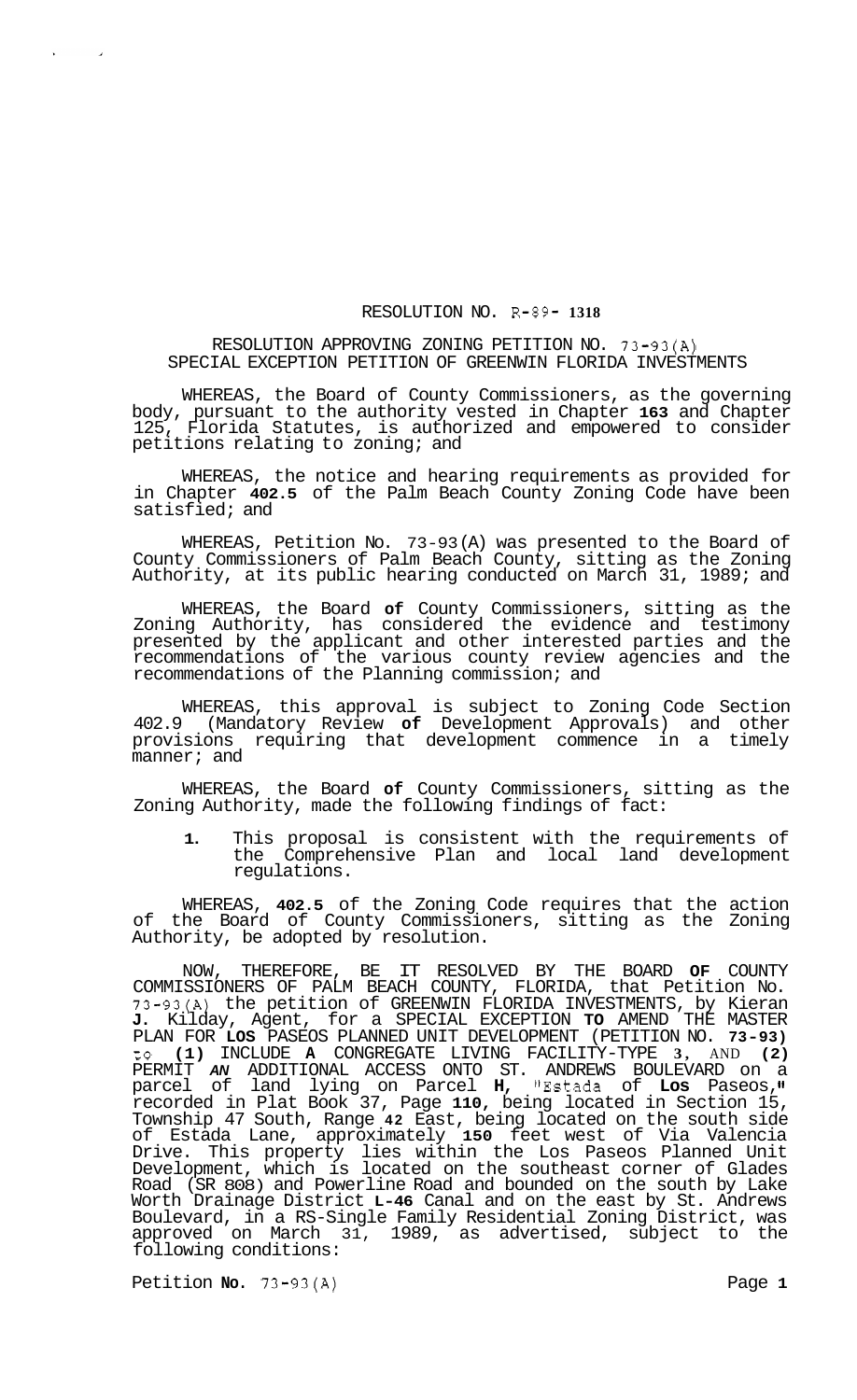- **1.**  The petitioner shall comply with all previous conditions of approval, unless expressly modified herein.
- **2.**  prior to certification, the site plan shall be amended to indicate:
	- a. The required twenty-five **(25)** foot buffer along St. Andrews Boulevard.
	- b. The required ten **(10)** foot perimeter landscape strip along Estada Lane.
	- c. The required five *(5)* foot perimeter landscape strip along the western property line.
- **3.**  The petitioner shall supplement the twenty-five **(25)**  foot PUD buffer along St. Andrews Boulevard with a six **(6)** foot high hedge and berm combination. The hedge shall be planted a maximum two **(2)** feet on center supplemented with twelve **(12)** feet high native canopy trees spaced a maximum of twenty (20) feet on center.
- **4.**  Outdoor lighting shall be low intensity and directed away from adjacent residential lots lighting standards shall not exceed twelve **(12)** feet.
- **5. No** outdoor loudspeaker system shall be permitted on site.
- *6.*  Prior to submittal for site plan certification, the property owner shall record a Unity of Title on the subject property subject to approval by the County Attorney.
- *7.*  The Developer shall provide discharge control and treatment for the stormwater runoff in accordance with all applicable agency requirements in effect at the time of the permit application. However, at a minimum, this development shall retain onsite the stormwater runoff generated by a three **(3)** year-one **(1)** hour storm with a total rainfall of **3** inches **as** required by the Permit Section, **Land Development Division.** In the event that the subject site abuts **a** Department of Transportation maintained roadway, concurrent approval from the Florida Department of Transportation will also be required. The drainage system shall be maintained in an acceptable condition as approved by the County Engineer. In the event that the drainage system is not adequately maintained **as** determined by the County Engineer, this matter will be referred to the Code Enforcement Board for enforcement.
- *0.*  The Property owner shall construct a right turn lane, north approach on St. Andrews Boulevard at the project's entrance road concurrent with onsite paving and drainage improvements. Construction shall be

 $\sim 10$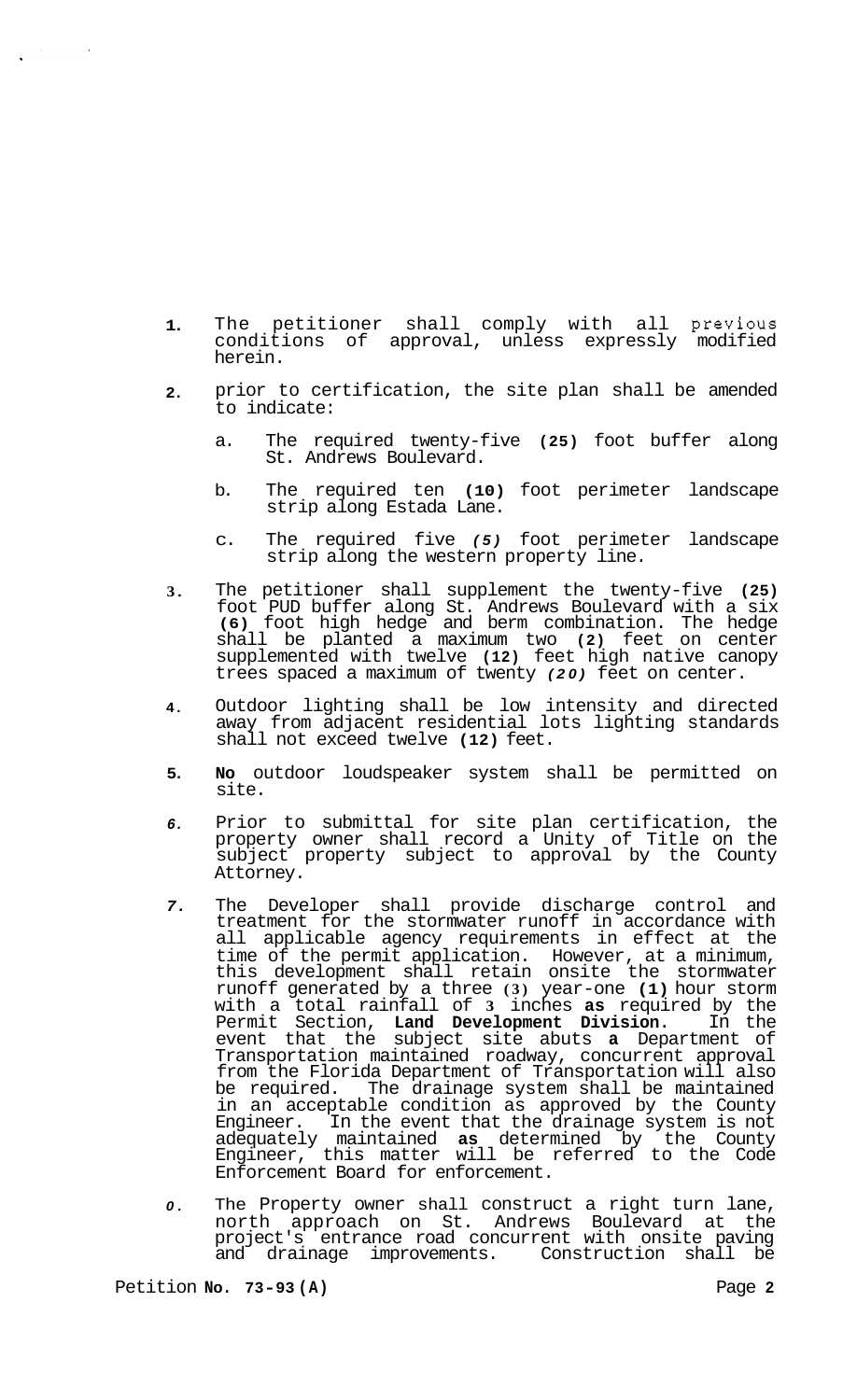completed prior to the issuance of a Certificate of Occupancy for Pod **6.** 

- **9.**  The petitioner shall pay a Fair Share Fee in the amount and manner required by the "Fair Share Contribution for Road Improvements Ordinance" as it presently exists or as it may from time to time be amended. The Fair Share Fee for Pod **6** presently is **\$14,545.00.**
- **10.**  The property owner shall convey to the Lake Worth Drainage District an easement over the South **10** feet of the subject property for the required right-of-way for Lateral Canal **No. 6,** by Quit Claim Deed or an Easement Deed in the form provided by said District within ninety **(90)** days of the approval of the Resolution approving this project.
- **11.**  The Developer shall plat the subject property in accordance with provisions of Palm Beach Countyls Subdivision Platting Ordinance **73-4** as amended.
- **12.**  Sewer service is available to the property. Therefore, no septic tank shall be permitted on the site.
- **13.**  Water service is available to the property. Therefore, no well shall be permitted on the site to provide potable water.
- **14.**  The Congregate Living Facility shall be limited to **210**  residents including live-in staff.
- **15.**  The petitioner shall install a right in right out access point **300** feet south of Estada Lane.
- **16.**  Employee traffic, service and delivery vehicles shall be limited to the southern entrance on St. Andrews Boulevard.
- **17.**  Estada's signage, masonry wall and sidewalk shall not be removed. If these elements receive any damage during construction, the petitioner shall reconstruct, satisfying the minimum safe site distance and other applicable County Engineering standards, at h.is **own**  expense in accordance with the original design.
- **18.**  The petitioner shall install a landscape buffer consisting of native canopy trees a minimum of ten **(10)**  feet in height and twenty **(20)** feet on center or an equivalent of one tree for each twenty **(20)** lineal feet .
- **19.**  The structures on Pod **6** shall be limited to five **(5)**  stories. The height shall be limited to sixty **(60)**  feet .
- **20.**  Failure to comply with any conditions of approval may result in the denial or revocation of a building permit: the issuance of a stop work order; the denial